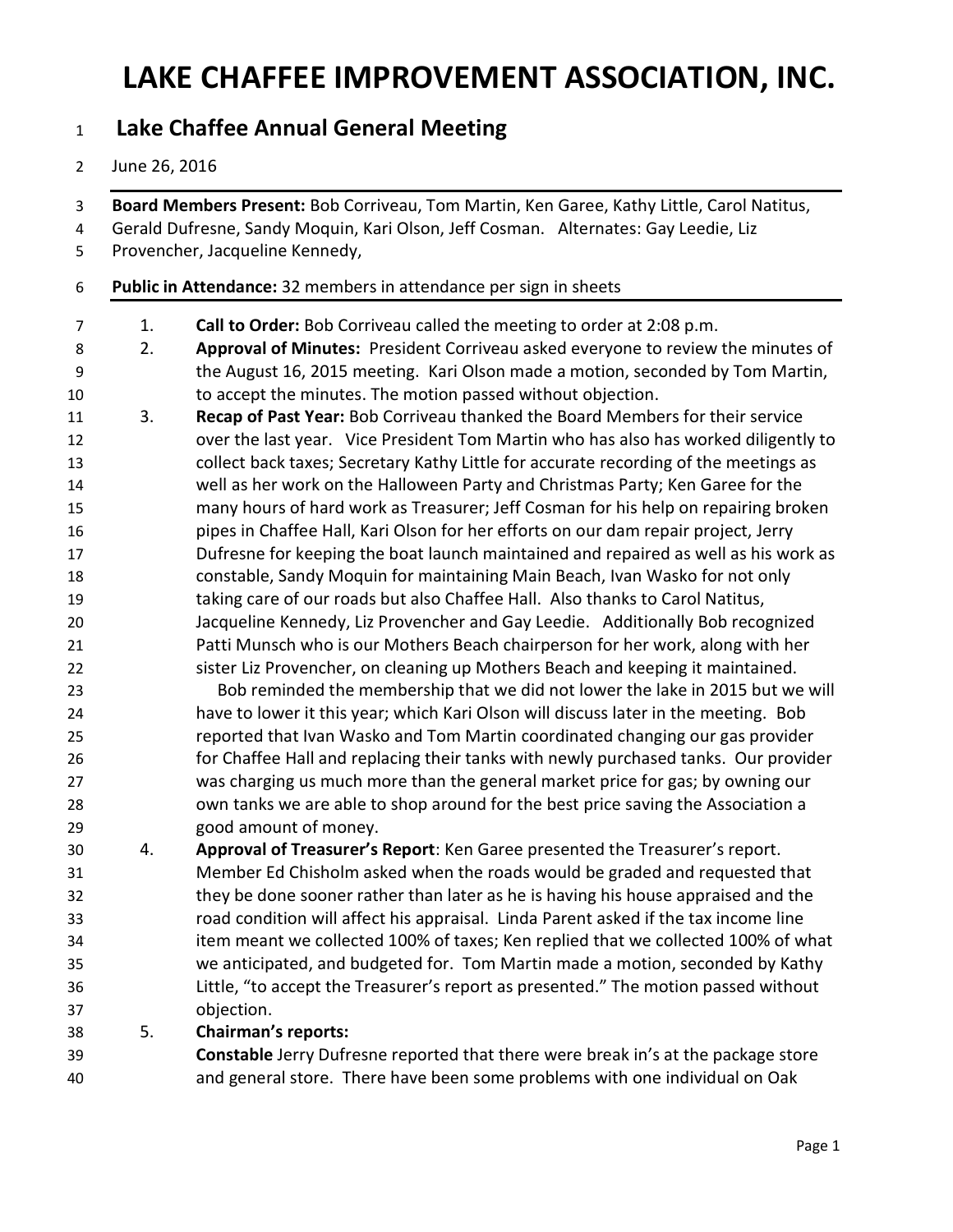# LAKE CHAFFEE IMPROVEMENT ASSOCIATION, INC.

| 41 | Drive. Halloween was very quiet with no vandalism, nothing more than a few candy       |
|----|----------------------------------------------------------------------------------------|
| 42 | wrappers on the roads. Other than that things have been fairly quiet.                  |
| 43 | Dam Chair Kari Olson reported on the dam project. Notice was received 2 years ago      |
| 44 | from DEEP calling for an inspection of our dam. A postponement was requested and       |
| 45 | accepted last year but the time had come for us to get it done. Late last year the     |
| 46 | Board hired Karl Acimovic, a licensed engineer, to inspect and provide a report on     |
| 47 | the condition of the dam. The report was filed with the DEEP and accepted by DEEP      |
| 48 | as recommendations of what we should do to repair our dam. The                         |
| 49 | recommendations include removal of trees, stumps, and vegetation from all              |
| 50 | embankment and abutment areas, monitor and possibly repair seepage issue, and          |
| 51 | repair minor concrete deficiencies noted on the spillway walls. Kari met, at the dam,  |
| 52 | with Karl Acimovic, a DEEP representative, and the two adjoining property owners in    |
| 53 | May to discuss what needs to be done. The DEEP recommended that the trees be           |
| 54 | removed in the fall after the lake has been lowered. Previously the Board              |
| 55 | authorized Kari to contract with Jeff Ference to remove the trees, which she did.      |
| 56 | When the lake is lowered the concrete should be repaired. DEEP now considers us        |
| 57 | in compliance. The cost of the dam repair is not as high as we anticipated it would    |
| 58 | be. Once the repairs are completed we will ask Karl to come back and re-evaluate.      |
| 59 | Questions were raised by the membership                                                |
| 60 | Q – will the lake have to be lowered more than usual to get the job done?              |
| 61 | A – we don't know but Kari will discuss with Karl Acimovic                             |
| 62 | $Q$ – when will it be done?                                                            |
| 63 | $A$ – the usual time in October                                                        |
| 64 | $Q$ – Do we remove the boards to lower the lake?                                       |
| 65 | $A$ – we use a syphon system. There was in the past boards present on the              |
| 66 | spillway but they have since been demolished. The Board never authorized the           |
| 67 | boards be put in place and has removed them several times.                             |
| 68 | Main Beach Chair Sandy Moquin submitted a written report, attached, which she          |
| 69 | reviewed with the membership. Sandy asked for suggestions for dealing with the         |
| 70 | geese population. She reported that the raft is being moved, either by persons or      |
| 71 | by the current from very shallow waters to deeper waters. Volunteers are needed        |
| 72 | to help keep the beach raked and the debris picked up. Sandy asked Gay Leedie to       |
| 73 | report on her research on buoy's and ropes. Gay reported that 300 ft on 34" rope (5"   |
| 74 | buoys that are 9 feet apart) can be purchased for \$630.                               |
| 75 | Mothers Beach Chair Patti Munsch reported that there is the same geese issue at        |
| 76 | Mother's Beach. A Rototilling project is being done by Patti's husband. Clean up       |
| 77 | efforts have resulted in the beach being the cleanest it has been in many years.       |
| 78 | Members are once again comfortable using Mother's Beach. Patti reported that a         |
| 79 | fence will soon be installed around the beach property. Gay Leedie reported that in    |
| 80 | the near future help will be needed to clear the shrubs for installation of the fence. |
| 81 | Road Chair Ivan Wasko was not present. Bob Corriveau reported the roads were           |
| 82 | being repaired, potholes were being filled and Ivan was going to contact Hipsky to     |
| 83 | grade the dirt roads.                                                                  |